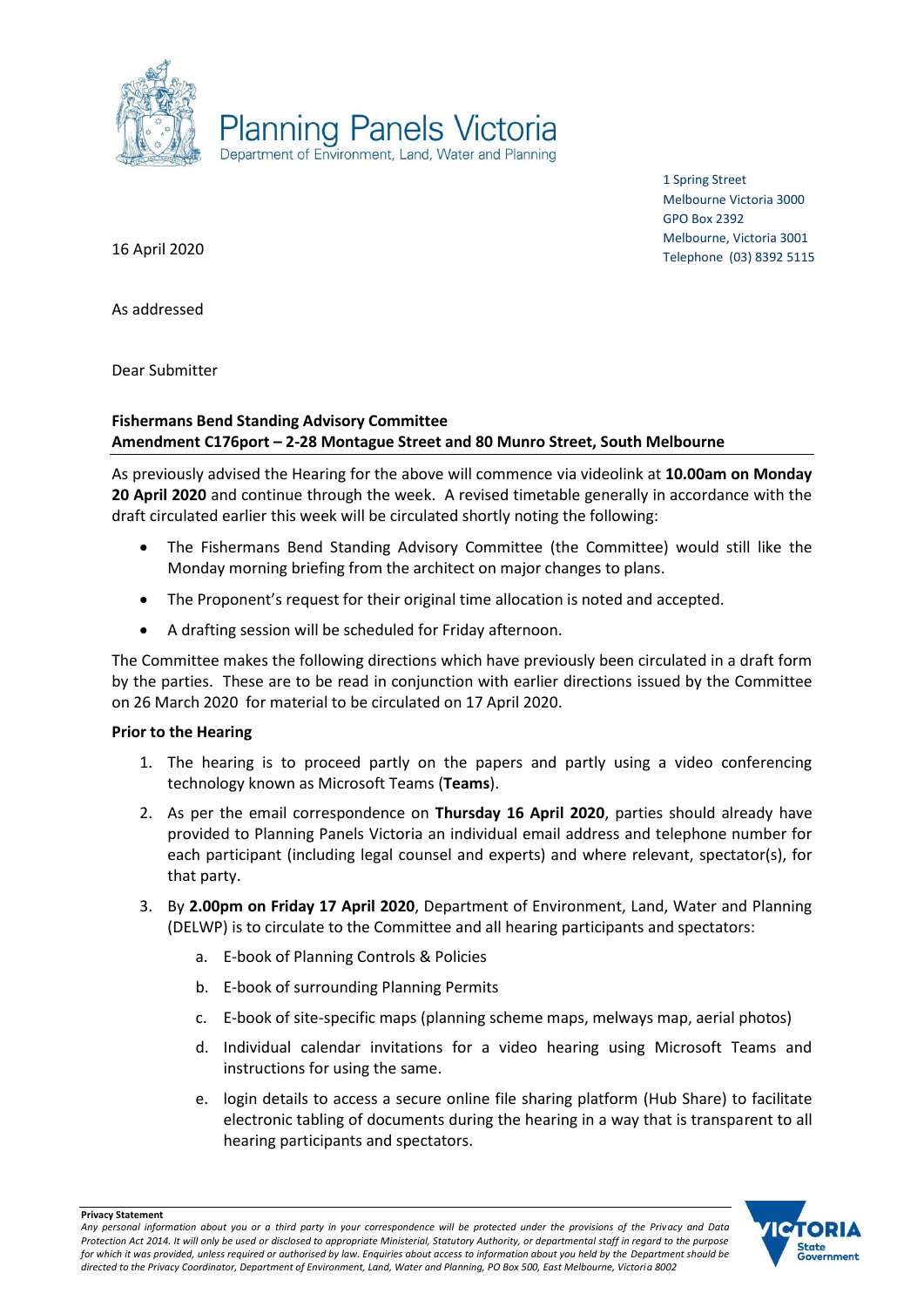- 4. By **2.00pm on Friday, 17 April 2020**, DELWP is to circulate to the Committee and all hearing participants and spectators, screenshots of 3D model taken from DELWP and City of Port Phillip requested site inspection vantage points.
- 5. Hearing participants and spectators are to download the Teams application to their device and familiarise themselves with the application before the hearing starts. This should include testing of the microphone, speaker and camera. The application can be downloaded [here](https://products.office.com/en-au/microsoft-teams/download-app) free of charge.
- 6. Hearing participants and spectators are to log on to the secure online file sharing platform and familiarise themselves with its content and functions before the hearing starts.
- 7. By **9.30am on Monday 20 April 2020**:
	- a. DELWP is to circulate its Part B Submission to the Committee and all parties
	- b. Fishermans Bend Taskforce is to circulate to the Committee and all parties any written submission to supplement the outline of submission circulated on Friday, 17 April 2020
	- c. Melbourne Water is to circulate to the Committee and all parties any further written material to supplement the submissions circulated on 6 and 30 March 2020.
- 8. The Proponent is to circulate the proposed order of expert witnesses to the Committee and all parties by **5.00pm on Monday 20 April 2020**.
- 9. By **9.30am on Wednesday 22 April**, the Proponent is to circulate the following to the Committee and all parties:
	- a. Proponent's written opening submission; and
	- b. Any visual material/PowerPoint presentation to be presented by experts.
- 10. The Proponent is to circulate its written closing submission to the Committee and all parties before presenting it in the video hearing.
- 11. By 9.30am the next business morning after the video hearing concludes, DELWP is to circulate to the Committee and all parties:
	- a. any closing submission it wishes to make;
	- b. a final tracked-change version of the draft Incorporated Document incorporating comments and points of agreement/disagreement

## **At the Hearing**

- 12. Participants and spectators are to join the video hearing at least 15 minutes before it is scheduled to start by clicking on the Join Microsoft Teams Meeting link in the video hearing calendar invitation.
- 13. When joining the video hearing, you will be asked to enter your name and details.
- 14. After 'joining' the video hearing, you will enter a virtual lobby and remain there until admitted into the video hearing.
- 15. Except at the direction of the Committee, recording the video hearing is prohibited. The Committee does not intend to record the Hearing.
- 16. Participants and spectators in the video hearing are expected to ensure that:
	- a. They are joining the virtual hearing from a quiet, private location
	- b. They have adequate internet coverage, a working microphone and camera